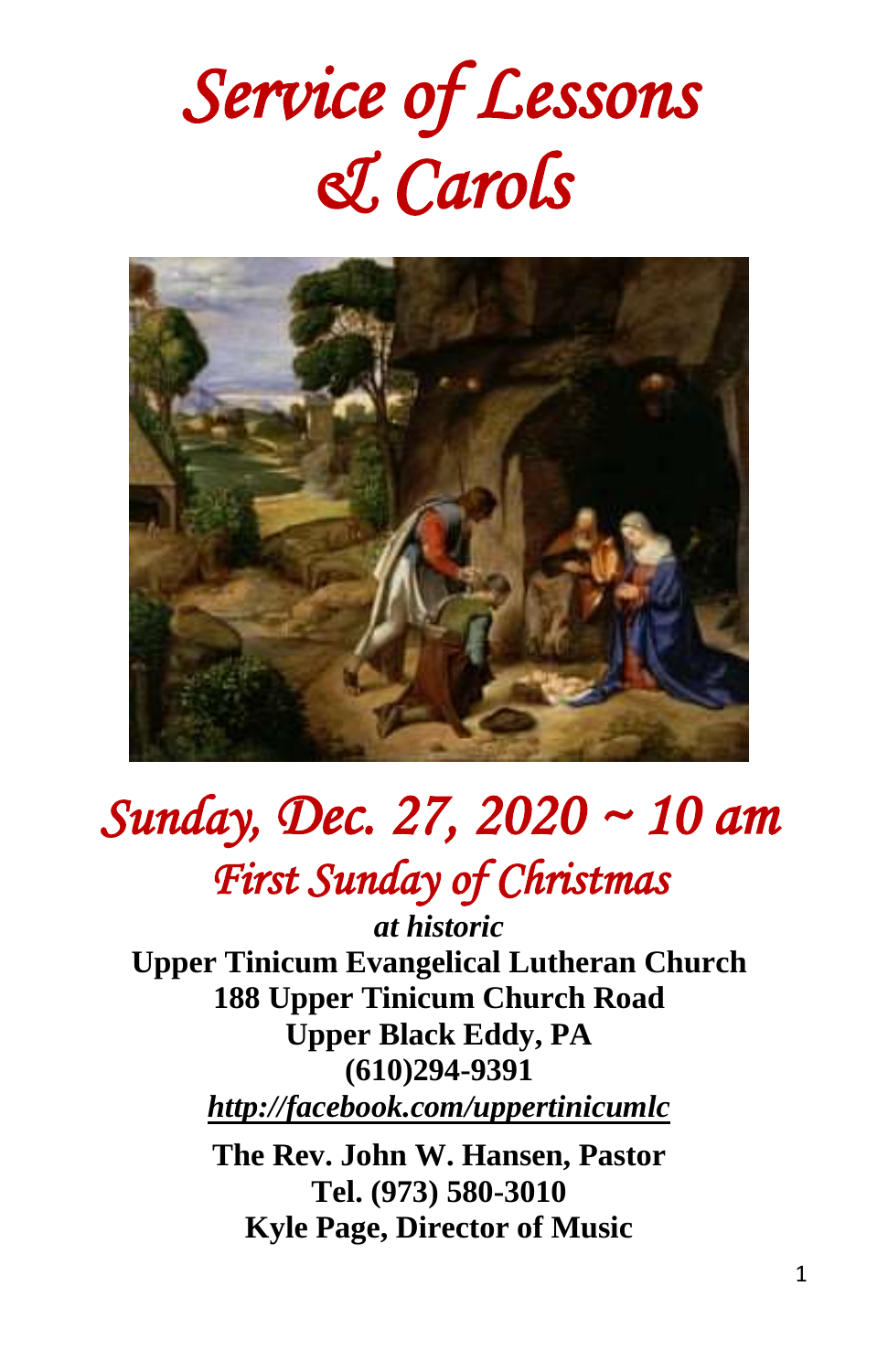## **THE PRELUDE**

## **WELCOME**

P As we gather we hear again the good news the angels proclaimed: God has come for all people through the birth of the one named Jesus. Through Bethlehem's manger God comes into the chaos, messiness, and vulnerability of the world. In all things and at all times, we rejoice that God comes to save us and reigns in love. We come to adore Jesus who is Savior, Christ, and Lord.

## **CONFESSION & FORGIVENESS**

P Blessed be the holy Trinity,  $\pm$  one God, who was in the beginning, who makes a dwelling among us, who covers us with justice and mercy.

## **C Amen.**

P Let us confess our sin in the presence of God and of one another.

## *Silence is kept for reflection.*

P God of goodness and lovingkindness,

**C we confess that we have sinned against you and our neighbors.**

**We have turned away from your invitation to new life. We have turned away from the lowly and downtrodden. In your abundant mercy, forgive us our sins,**

**those we know and those known only to you,**

**for the sake of the one who came to live among us, Jesus Christ, our Savior. Amen.**

P Hear the good news of peace and salvation!

God forgives us all our sins,

not through our own work,

but through  $\pm$  Jesus Christ, made known to all people.

With all who come to the manger,

rejoice in this amazing gift of grace.

## **C Amen.**

## **GATHERING CAROL**

**LBW #50** "Angels, from the Realms of Glory"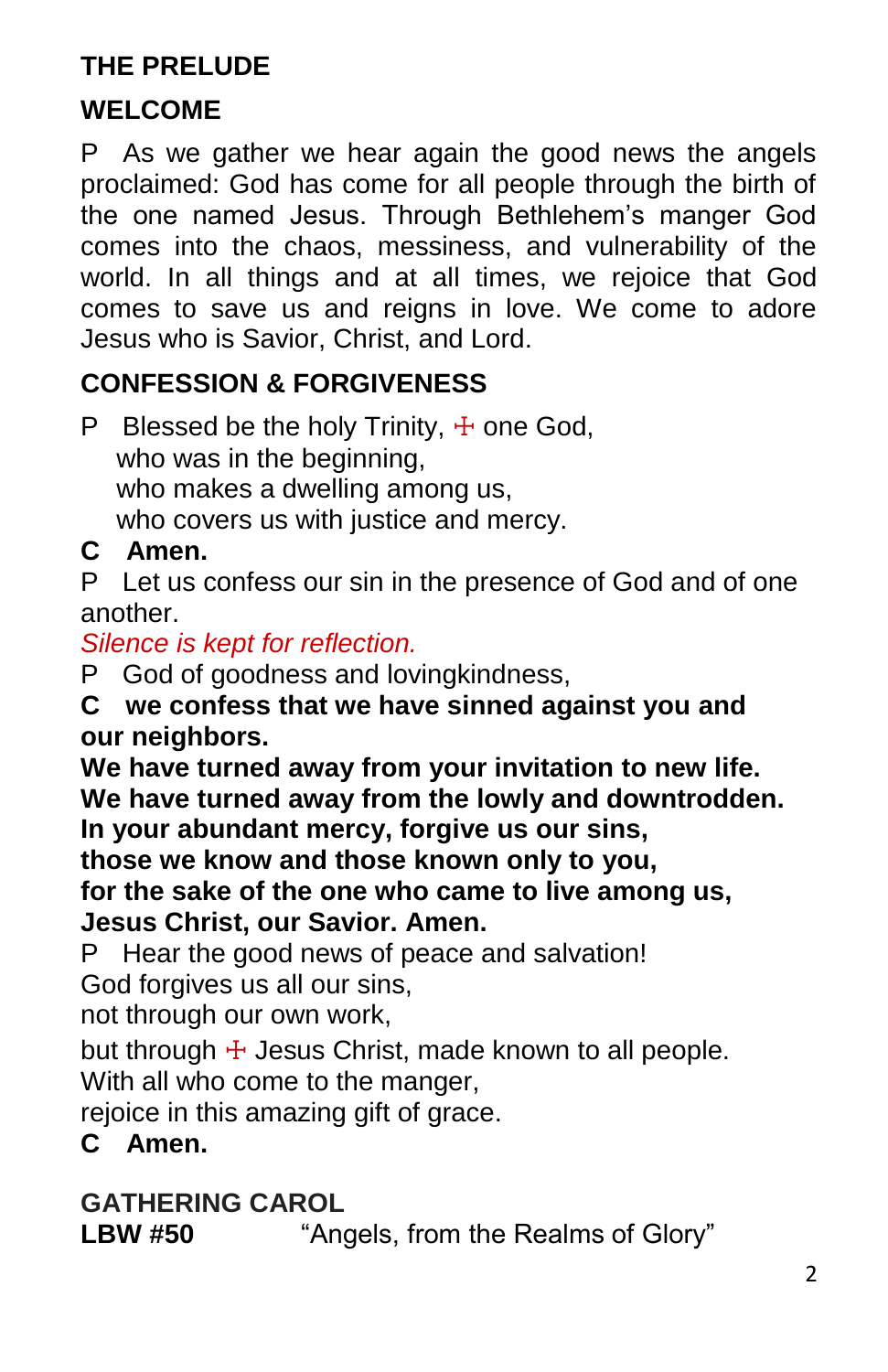

Text: James Montgomery, 1771-1854, alt., sts. 1-3; Salisbury Hymn Book, 1857, st. 4 Music: REGENT SQUARE, Henry T. Smart, 1813-1879

## **GREETING**

P The grace of our Lord Jesus Christ who is Savior and Lord, the love of God, and the communion of the Holy Spirit be with you all.

## **C And also with you.**

## **CANTICLE OF PRAISE**



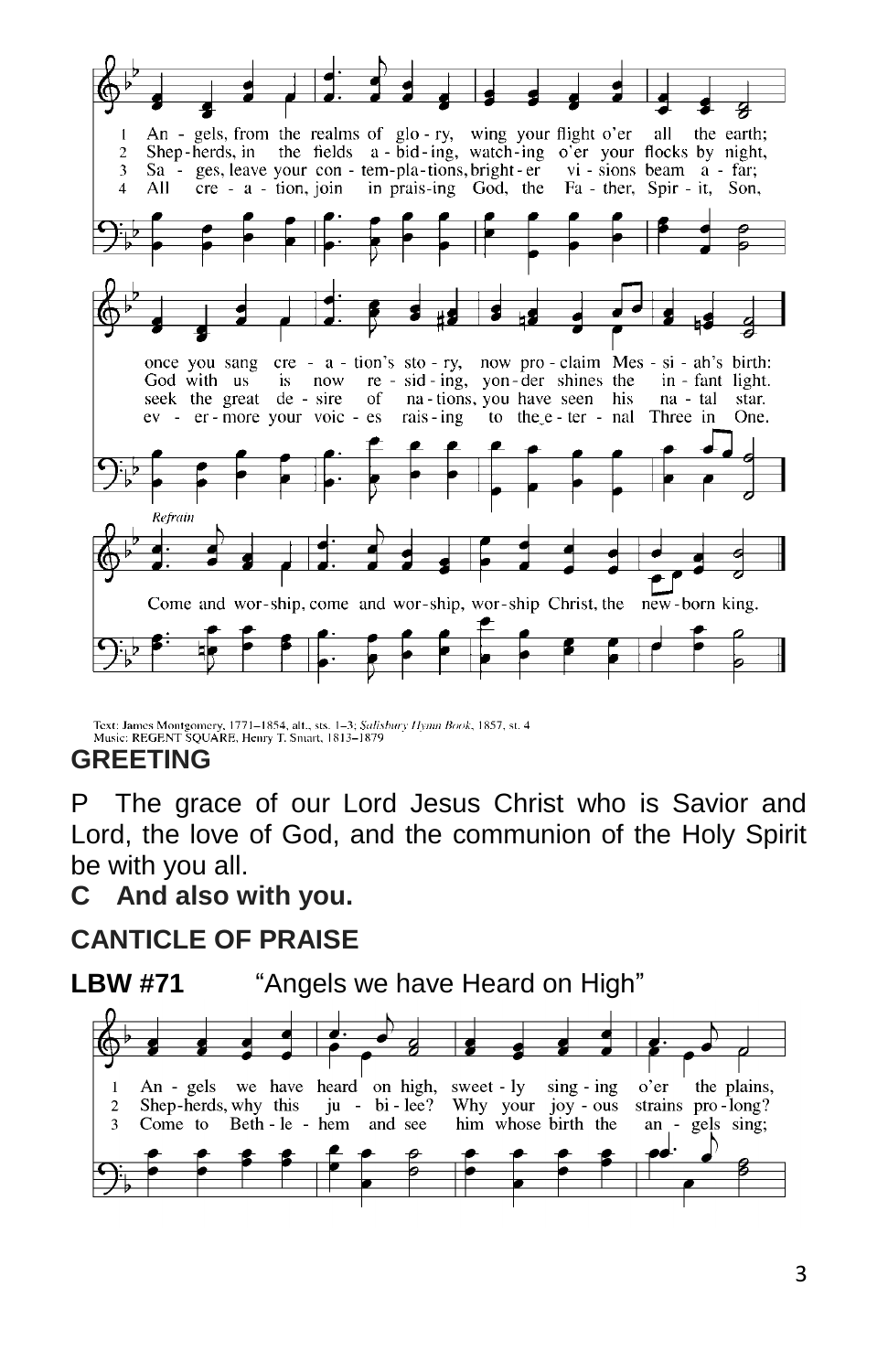

Text: French carol; tr. H. F. Hemy, The Crown of Jesus Music, 1864<br>Music: GLORIA, French carol; arr. Edward S. Barnes, 1887-1958

## **PRAYER OF THE DAY**

P All-powerful and unseen God, the coming of your light into our world has brightened weary hearts with peace. Call us out of darkness, and empower us to proclaim the birth of your Son, Jesus Christ, our Savior and Lord, who lives and reigns with you and the Holy Spirit, one God, now and forever.

**C Amen.**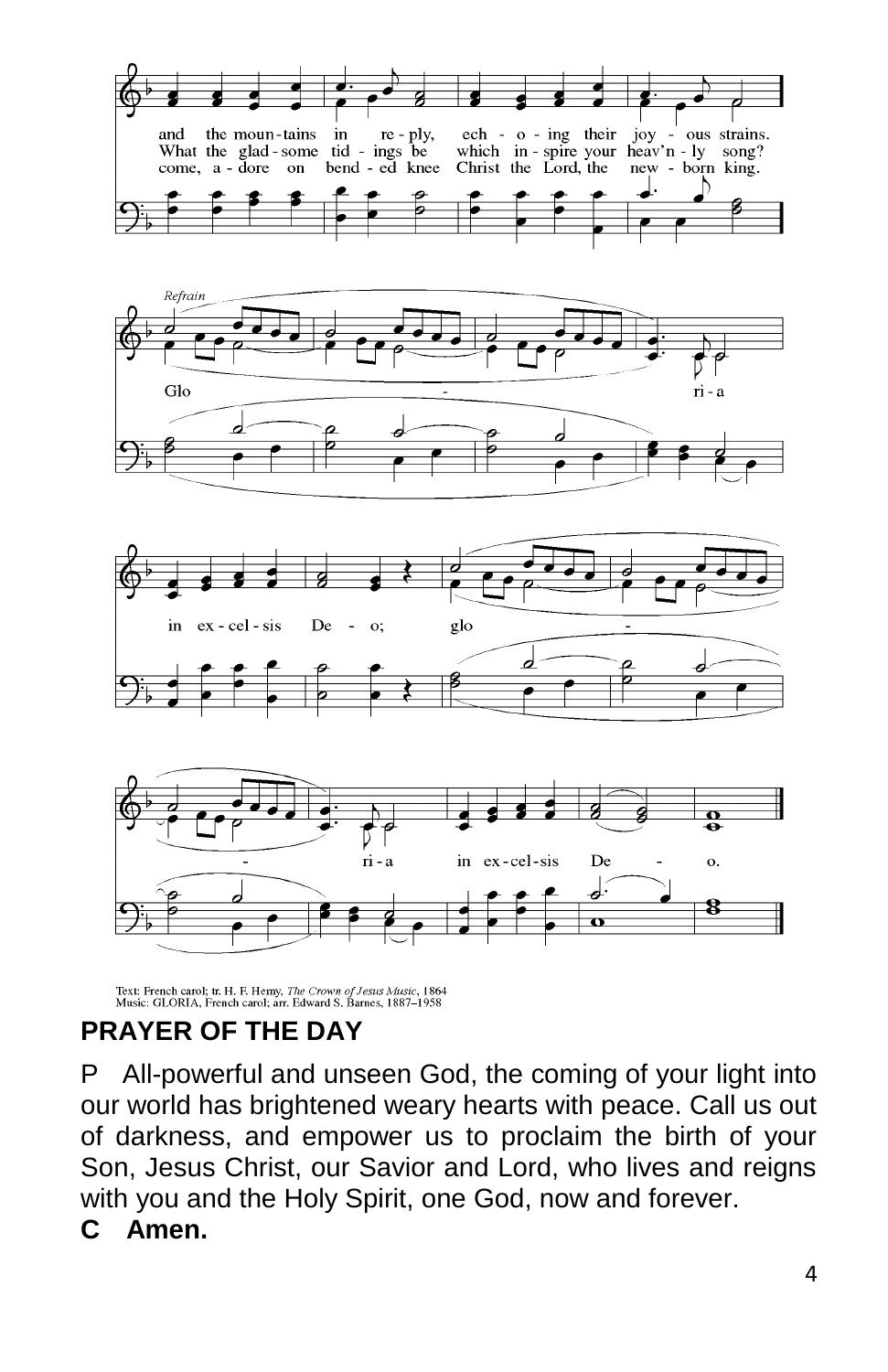**PSALM 8** *(read responsively)*

 $1$ O LORD, our Sovereign, how majestic is your name in all the earth! You have set your glory above the heavens.

#### **<sup>2</sup>Out of the mouths of babes and infants you have founded a bulwark because of your foes, to silence the enemy and the avenger.**

 $3$ When I look at your heavens, the work of your fingers, the moon and the stars that you have established;

#### **<sup>4</sup>what are human beings that you are mindful of them, mortals that you care for them?**

 $5$ Yet you have made them a little lower than God, and crowned them with glory and honor.

#### **<sup>6</sup>You have given them dominion over the works of your hands; you have put all things under their feet,**

 $7$ all sheep and oxen,

and also the beasts of the field,

## **8 the birds of the air, and the fish of the sea,**

### **whatever passes along the paths of the seas.**

<sup>9</sup>O LORD, our Sovereign,

how majestic is your name in all the earth!

## **LESSON:** Isaiah 12:2-6

<sup>2</sup>Surely God is my salvation; I will trust, and will not be afraid, for the Lord GOD is my strength and my might; he has become my salvation. <sup>3</sup>With joy you will draw water from the wells of salvation. <sup>4</sup>And you will say in that day: Give thanks to the LORD, call on his name; make known his deeds among the nations; proclaim that his name is exalted. <sup>5</sup>Sing praises to the LORD, for he has done gloriously; let this be known in all the earth.  $6$ Shout aloud and sing for joy, O royal Zion, for great in your midst is the Holy One of Israel.

**CAROL: WOV #643** "Once in Royal David's City"

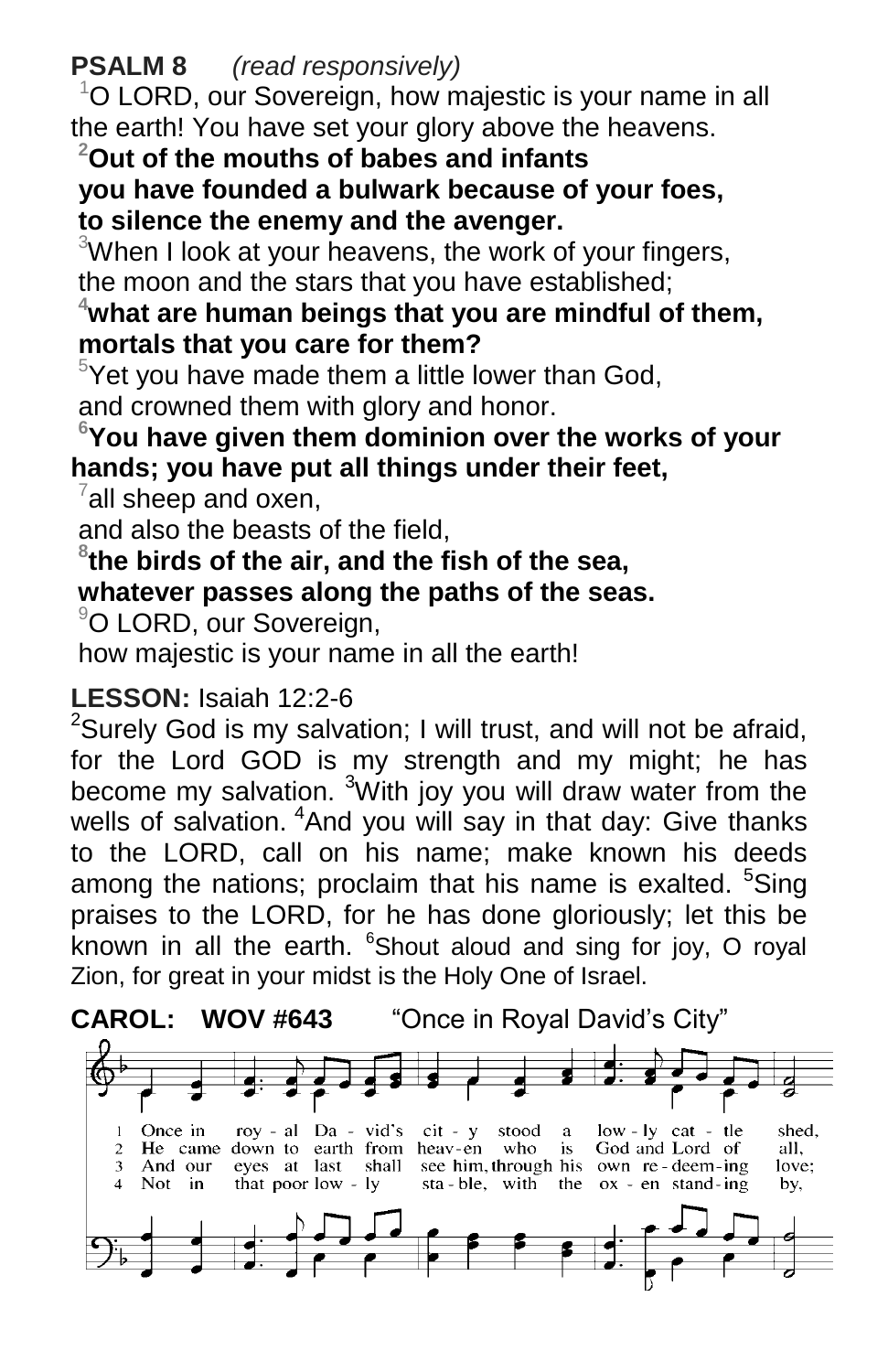

Text: Cecil Frances Alexander, 1818-1895<br>Music: IRBY, Henry J. Gauntlett, 1805-1876

#### *A brief time for reflection on the lessons may follow.*

#### **LESSON:** Matthew 1:18-21

 $18$ Now the birth of Jesus the Messiah took place in this way. When his mother Mary had been engaged to Joseph, but before they lived together, she was found to be with child from the Holy Spirit.  $19$ Her husband Joseph, being a righteous man and unwilling to expose her to public disgrace, planned to dismiss her quietly.  $^{20}$ But just when he had resolved to do this, an angel of the Lord appeared to him in a dream and said, "Joseph, son of David, do not be afraid to take Mary as your wife, for the child conceived in her is from the Holy Spirit. <sup>21</sup>She will bear a son, and you are to name him Jesus, for he will save his people from their sins."



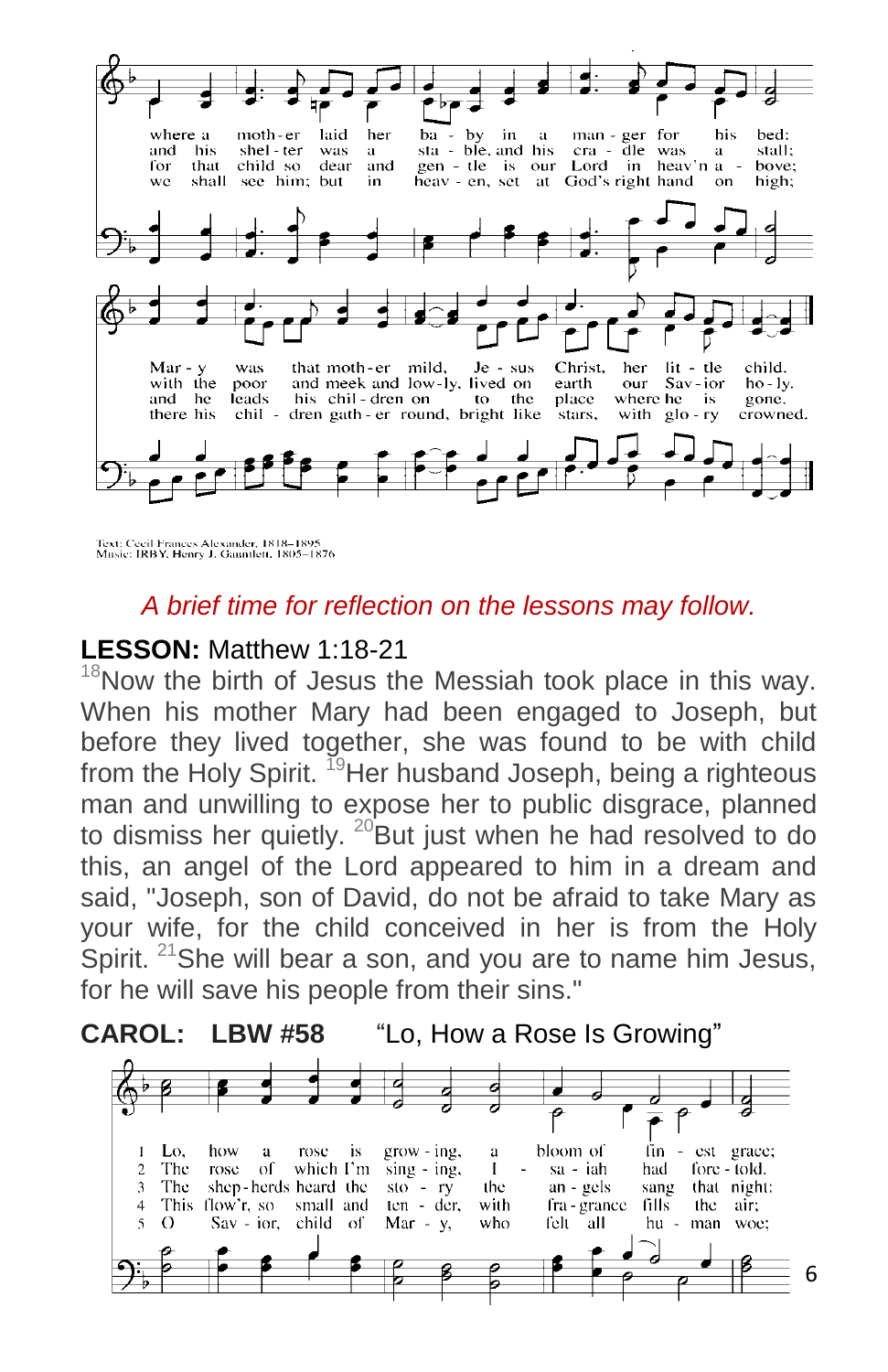

Text: German, 15th cent.; tr. Gracia Grindal, b. 1943 Music: ES IST EIN ROS. Alte Catholische Geistliche Kirchengesäng, Köln. 1599

Text @ 1978 Lutheran Book of Worship, admin. Augsburg Fortress

Duplication in any form prohibited without permission or valid license from copyright administrator.

## **"For unto you is born a Savior, who is** *Christ***, the Lord"**

## **LESSON:** Isaiah 61:1-3, 11

<sup>1</sup> "Who is this that comes from Edom, from Bozrah in garments stained crimson? Who is this so splendidly robed, marching in his great might?" "It is I, announcing vindication, mighty to save."

 $^{2}$ "Why are your robes red, and your garments like theirs who tread the wine press?" <sup>3</sup>"I have trodden the wine press alone, and from the peoples no one was with me; I trod them in my anger and trampled them in my wrath; their juice spattered on my garments, and stained all my robes.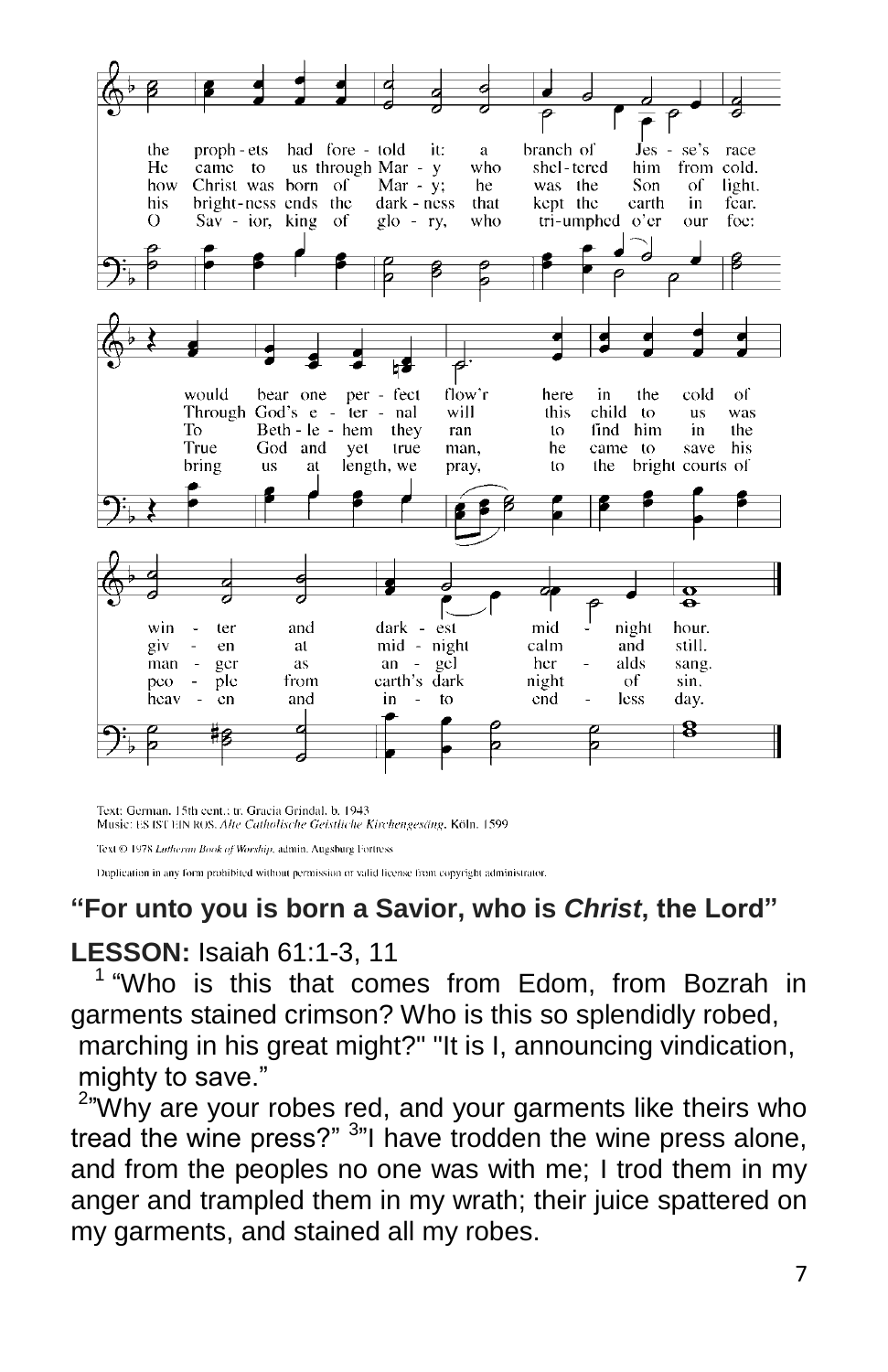<sup>11</sup>Then they remembered the days of old, of Moses his servant. Where is the one who brought them up out of the sea with the shepherds of his flock? Where is the one who put within them his holy spirit?

**RESPONSE: LBW #45** "O Come, All ye Faithful" *(refrain only)*



Text: attr. John Francis Wade, 1711-1786; tr. Frederick Oakeley, 1802-1880, sts. 1, 3-4; tr. unknown, st. 2 Music: ADESTE FIDELES, attr. John Francis Wade

## **LESSON:** John 1:19-23, 29-34

 $19$ This is the testimony given by John when the Jews sent priests and Levites from Jerusalem to ask him, "Who are you?" <sup>20</sup>He confessed and did not deny it, but confessed, "I am not the Messiah." <sup>21</sup> And they asked him, "What then? Are you Elijah?" He said, "I am not." "Are you the prophet?" He answered, "No."  $^{22}$ Then they said to him, "Who are you? Let us have an answer for those who sent us. What do you say about yourself?" <sup>23</sup>He said,

"I am the voice of one crying out in the wilderness, 'Make straight the way of the Lord,'" as the prophet Isaiah said.

<sup>29</sup>The next day he saw Jesus coming toward him and declared, "Here is the Lamb of God who takes away the sin of the world! <sup>30</sup>This is he of whom I said, 'After me comes a man who ranks ahead of me because he was before me.  $31$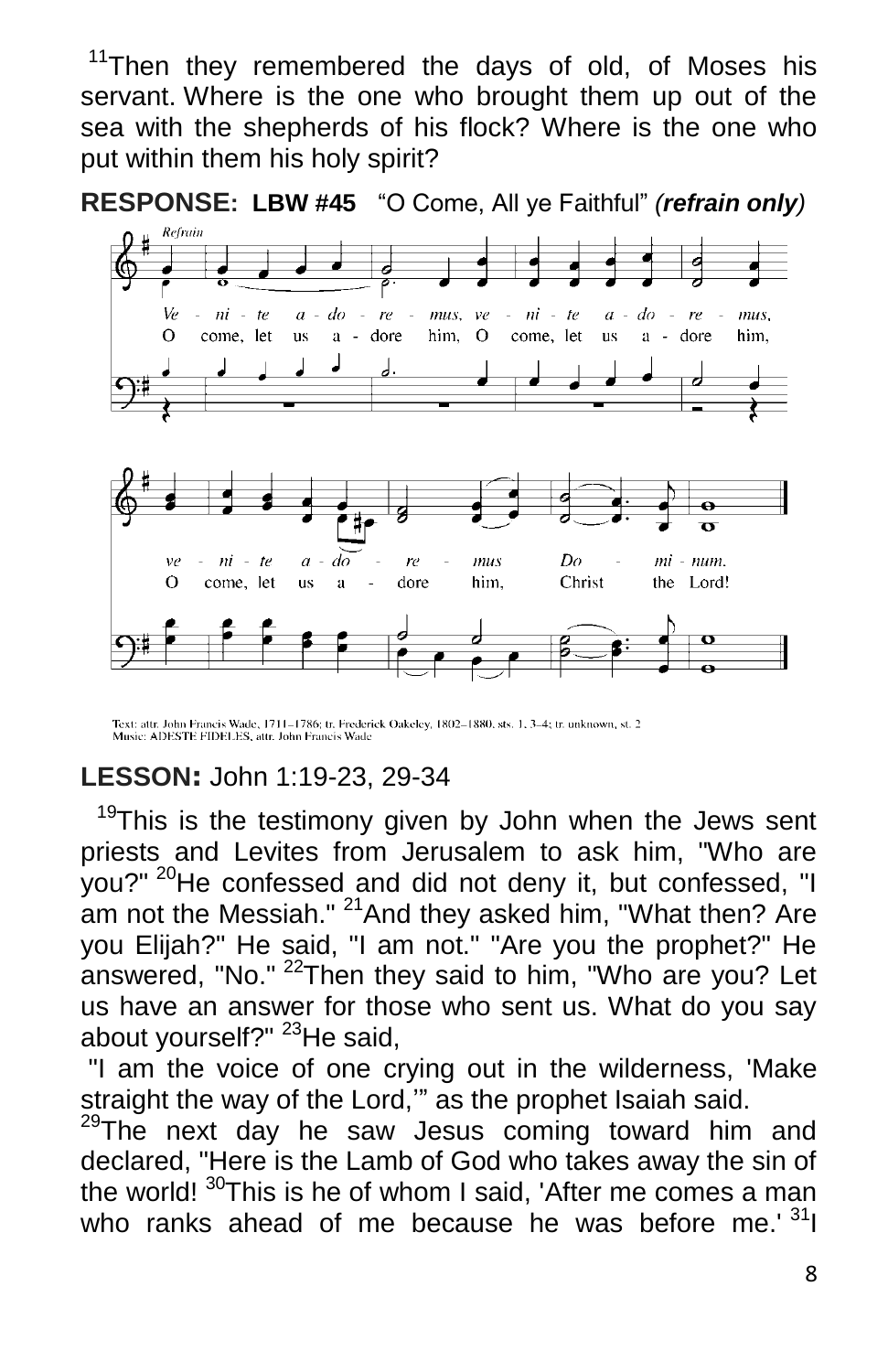myself did not know him; but I came baptizing with water for this reason, that he might be revealed to Israel." <sup>32</sup>And John testified, "I saw the Spirit descending from heaven like a dove, and it remained on him. <sup>33</sup>I myself did not know him, but the one who sent me to baptize with water said to me, 'He on whom you see the Spirit descend and remain is the one who baptizes with the Holy Spirit.<sup>34</sup> And I myself have seen and have testified that this is the Son of God."

*A brief time for reflection on the lessons may follow.*

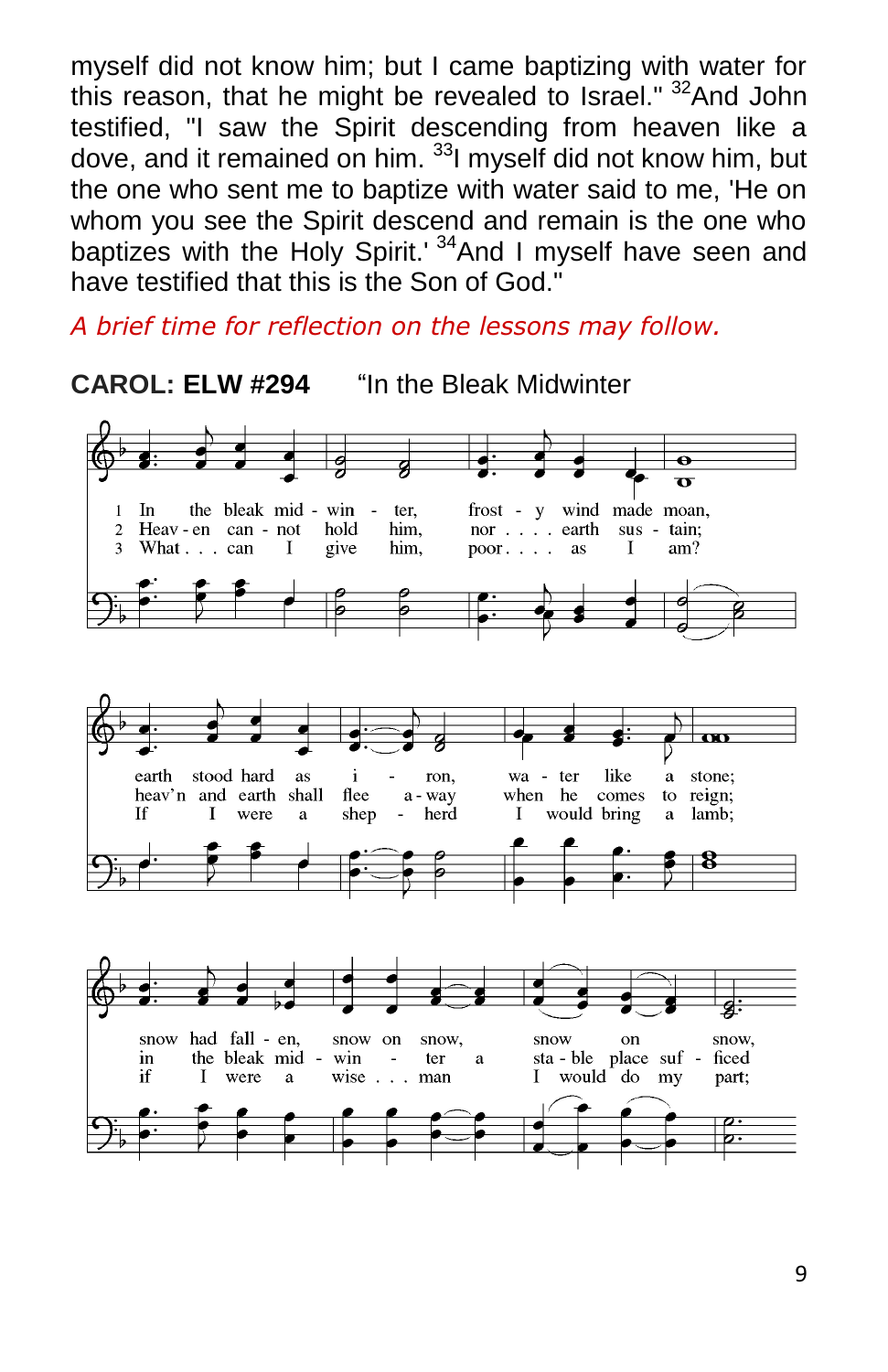

Text: Christina Georgina Rossetti, 1830-1894<br>Music: CRANHAM, Gustav Holst, 1874-1934

#### **"For unto you is born a Savior, who is Christ, the** *Lord***"**

#### **LESSON:** Isaiah 6:1-8

<sup>1</sup>In the year that King Uzziah died, I saw the LORD sitting on a throne, high and lofty; and the hem of his robe filled the temple. <sup>2</sup>Seraphs were in attendance above him; each had six wings: with two they covered their faces, and with two they covered their feet, and with two they flew. <sup>3</sup>And one called to another and said:

"Holy, holy, holy is the LORD of hosts;

the whole earth is full of his glory."

<sup>4</sup>The pivots on the thresholds shook at the voices of those who called, and the house filled with smoke.  $5$ And I said: "Woe is me! I am lost, for I am a man of unclean lips, and I live among a people of unclean lips; yet my eyes have seen the King, the LORD of hosts!"

 $6$ Then one of the seraphs flew to me, holding a live coal that had been taken from the altar with a pair of tongs. <sup>7</sup>The seraph touched my mouth with it and said: "Now that this has touched your lips, your guilt has departed and your sin is blotted out." <sup>8</sup>Then I heard the voice of the LORD saying, "Whom shall I send, and who will go for us?" And I said, "Here am I; send me!"

**RESPONSE: LBW #41** "O Little Town of Bethlehem"

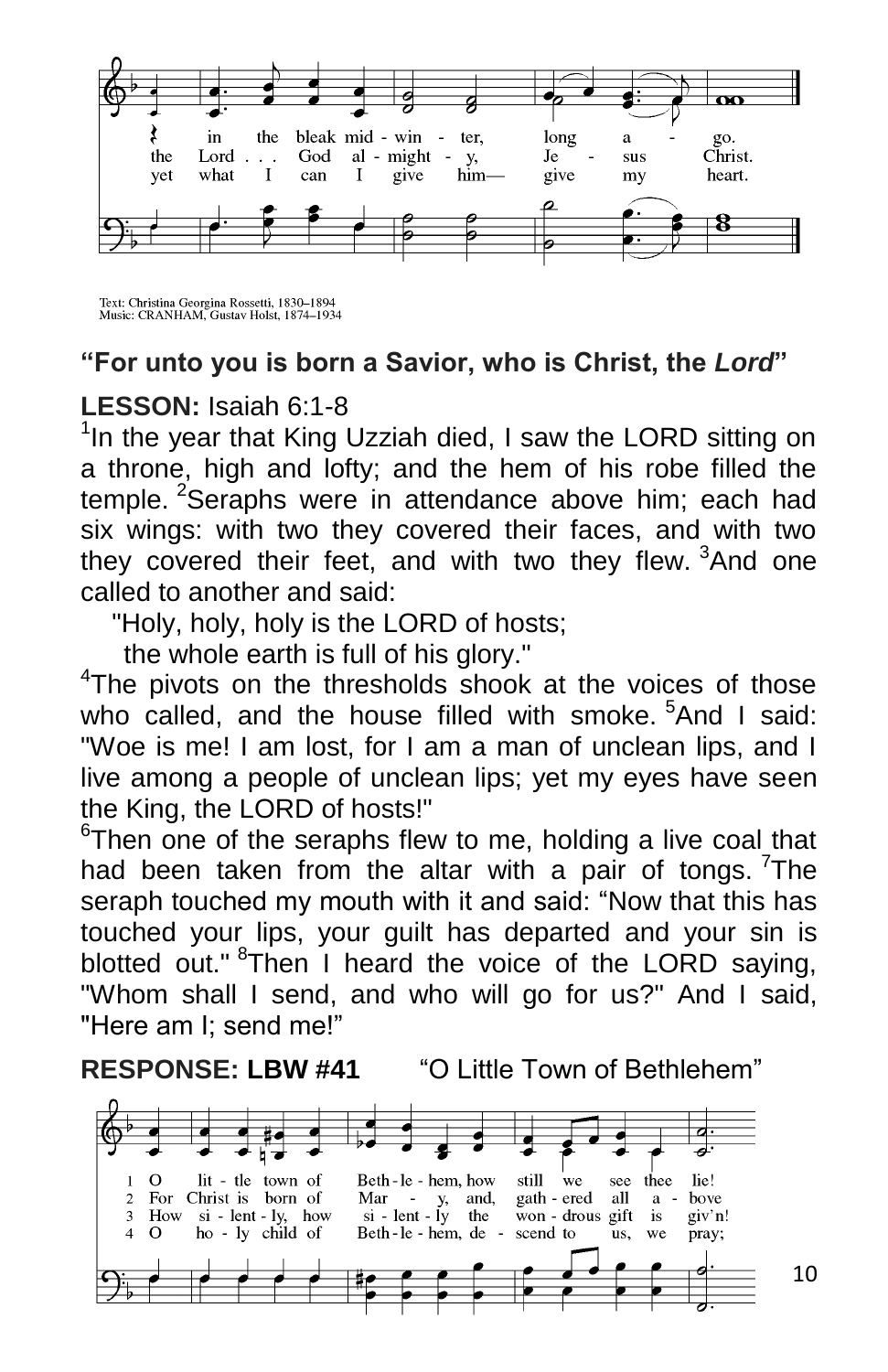

Text: Phillips Brooks, 1835-1893 Music: ST. LOUIS, Lewis H. Redner, 1831-1908

## **LESSON:** Luke 1:26-35

 $^{26}$ In the sixth month the angel Gabriel was sent by God to a town in Galilee called Nazareth,  $27$  to a virgin engaged to a man whose name was Joseph, of the house of David. The virgin's name was Mary.  $28$ And he came to her and said. "Greetings, favored one! The Lord is with you." <sup>29</sup>But she was much perplexed by his words and pondered what sort of greeting this might be.  $30$ The angel said to her, "Do not be afraid, Mary, for you have found favor with God.  $31$ And now, you will conceive in your womb and bear a son, and you will name him Jesus. <sup>32</sup>He will be great, and will be called the Son of the Most High, and the Lord God will give to him the throne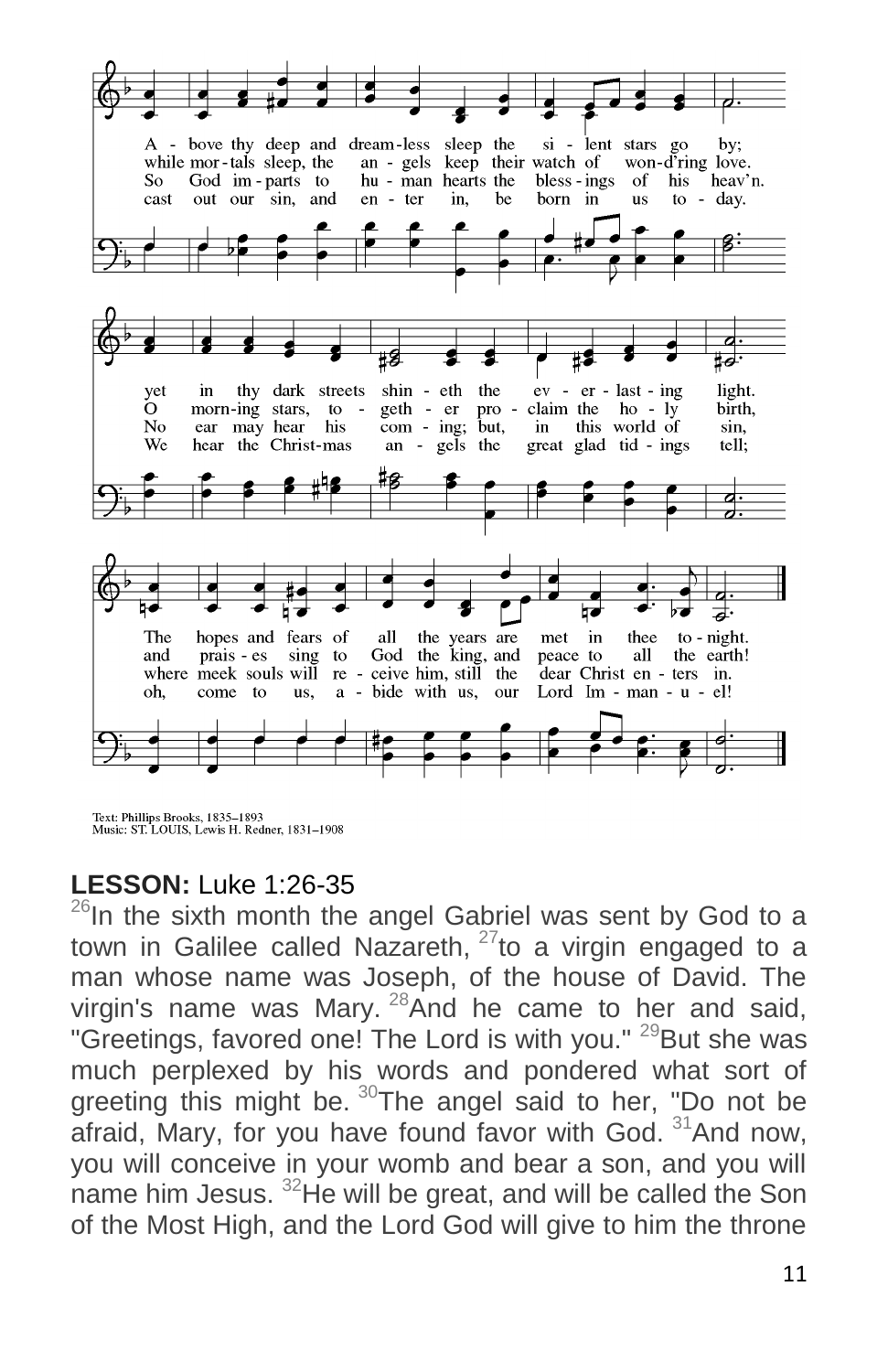of his ancestor David. <sup>33</sup>He will reign over the house of Jacob forever, and of his kingdom there will be no end." <sup>34</sup>Mary said to the angel, "How can this be, since I am a virgin?"  $35$ The angel said to her, "The Holy Spirit will come upon you, and the power of the Most High will overshadow you; therefore the child to be born will be holy; he will be called Son of God.

*A brief time for reflection on the lessons may follow.*



Text: Polish carol; tr. Edith M. G. Reed, 1885-1933, alt.<br>Music: W ŻŁOBIE LEŻY, Polish carol

## **NICENE CREED**

**C We believe in one God, the Father, the Almighty, maker of heaven and earth, of all that is, seen and unseen.**

 **We believe in one Lord, Jesus Christ, the only Son of God, eternally begotten of the Father,**

**God from God, Light from Light,**

 **true God from true God, begotten, not made, of one Being with the Father.**

**Through him all things were made.**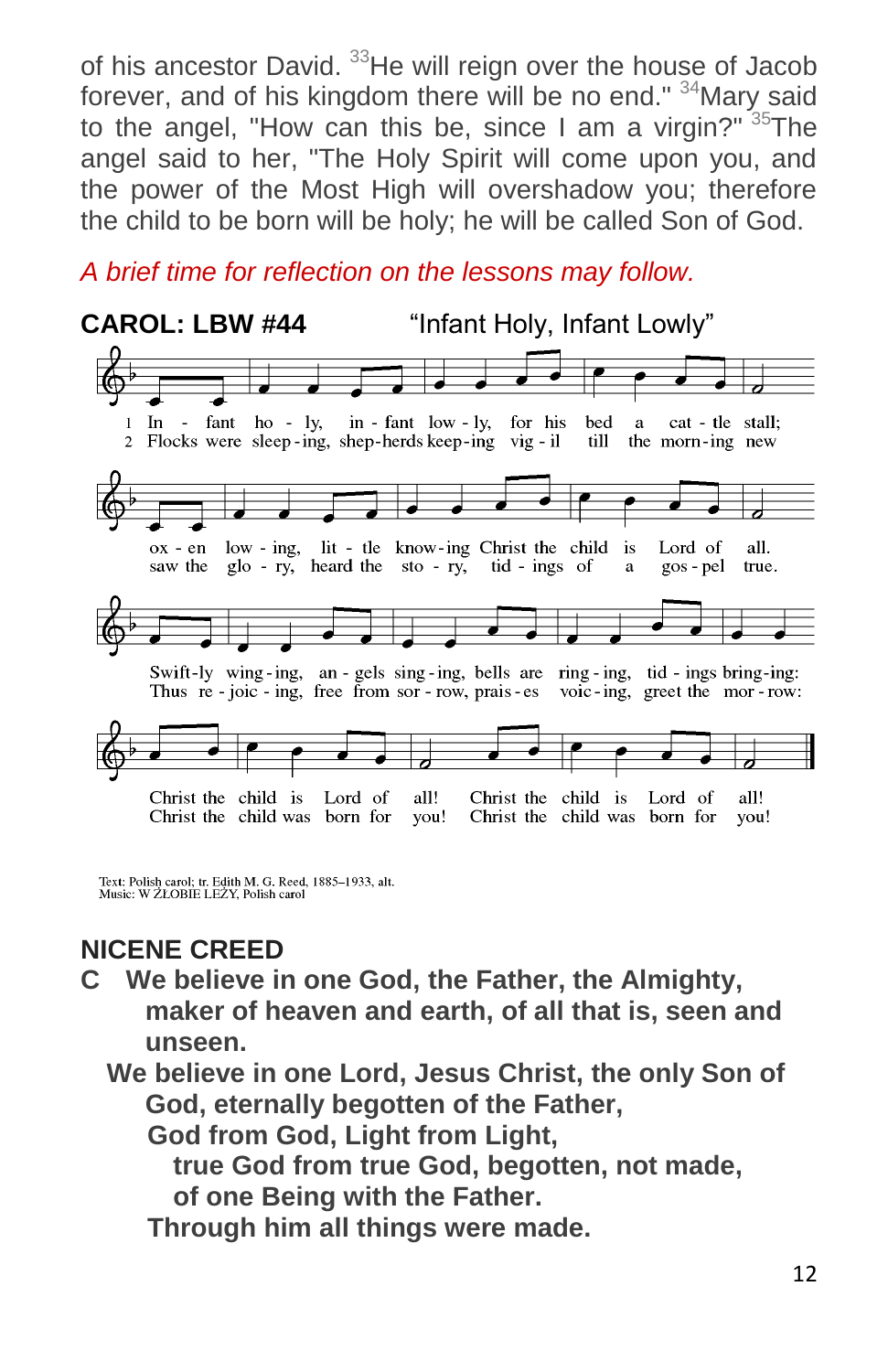**For us and for our salvation**

 **he came down from heaven;**

**by the power of the Holy Spirit**

**he became incarnate from the virgin Mary, and was made man.**

**For our sake he was crucified under Pontius Pilate; he suffered death and was buried.**

**On the third day he rose again**

**in accordance with the Scriptures;**

**he ascended into heaven**

**and is seated at the right hand of the Father. He will come again in glory to judge the living and the dead, and his kingdom will have no end.**

 **We believe in the Holy Spirit, the Lord, the giver of life, who proceeds from the Father and the Son.**

- **With the Father and the Son he is worshiped and glorified.**
- **He has spoken through the prophets.**
- **We believe in one holy catholic and apostolic Church.**
- **We acknowledge one Baptism for the forgiveness of sins.**

**We look for the resurrection of the dead, and the life of the world to come. Amen**

## **SHARING THE PEACE OF OUR LORD**

- P The peace of the Christ Child be with you always.
- **C And also with you.**

 *(Please greet one another with a sign of Christ's Peace.)*

## **THE OFFERING**

## **OFFERING HYMN: LBW #56** "The First Noel"

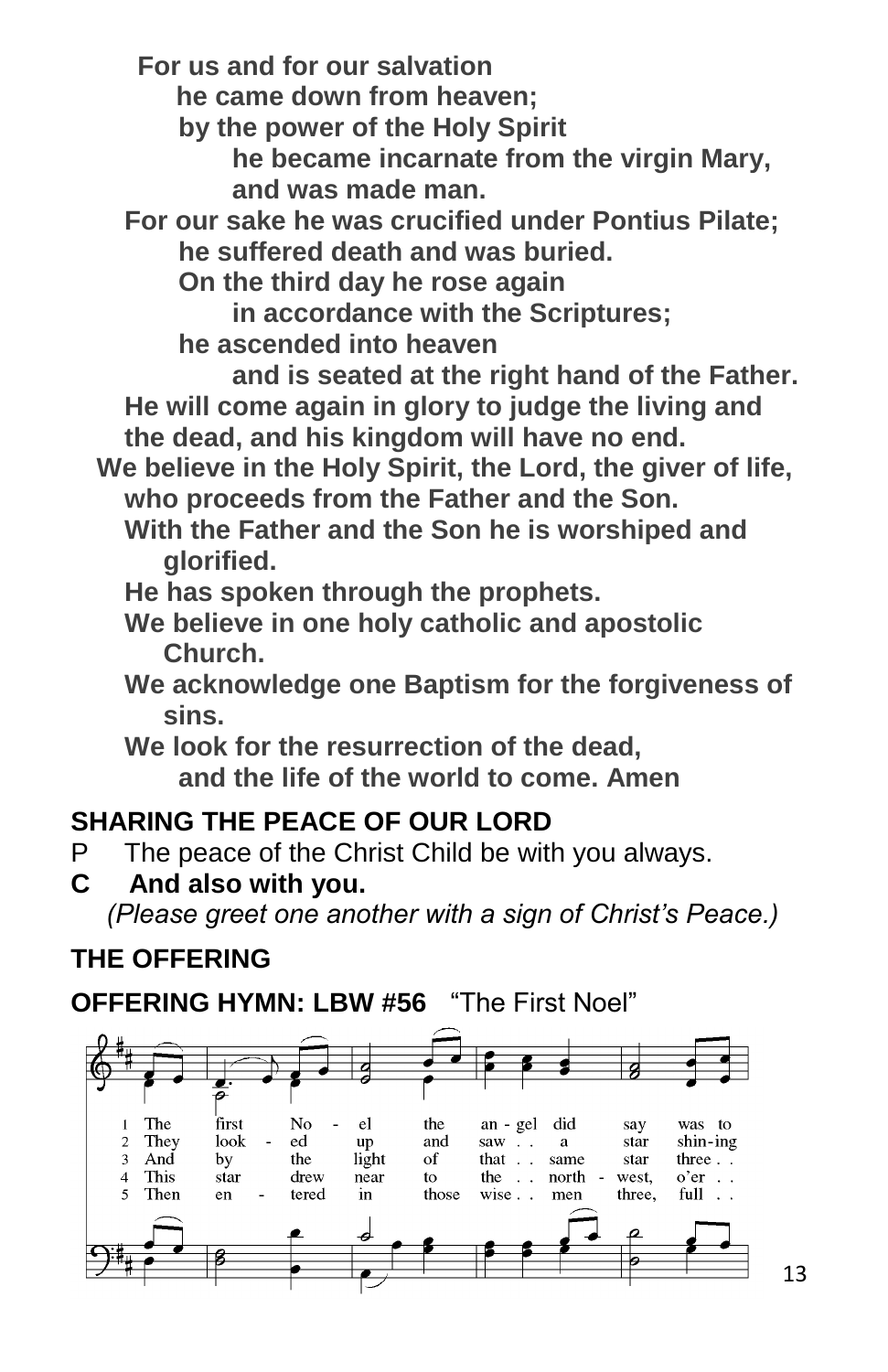

Text: English traditional<br>Music: THE FIRST NOWELL, English traditional; arr. John Stainer, 1840–1901

#### **PRAYER OF INTERCESSION**

P Joining our voices with the song of the angels, let us pray for the church, the world, and all who are in need.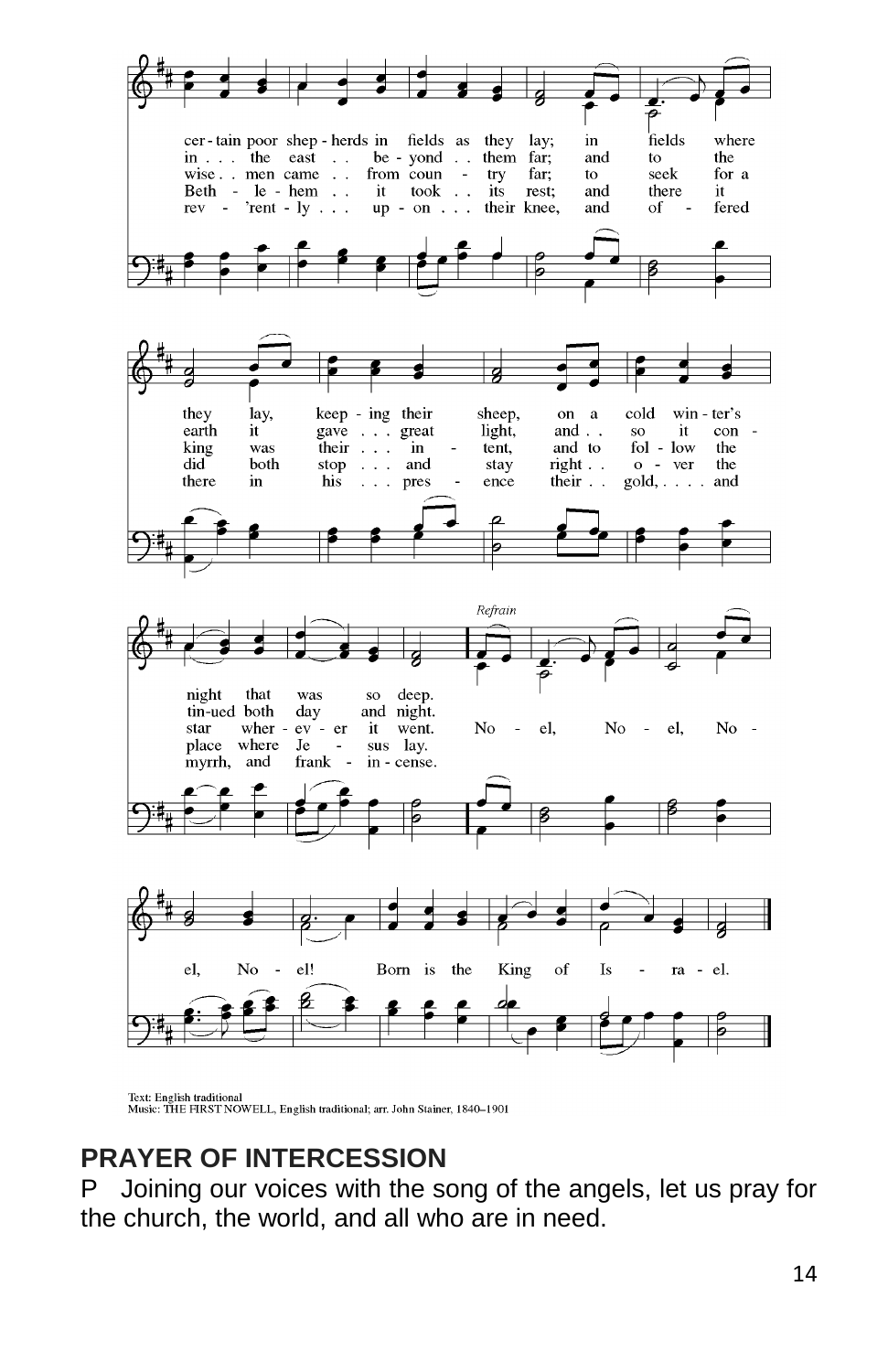#### *A brief silence.*

A God of glory, you bring your word to birth among us. As you spoke through prophets and ancestors, empower your church to proclaim your name with boldness and tenderness, that your salvation is revealed to all the ends of the earth. Hear us, O God.

#### **C Your mercy is great.**

A You founded the earth and the heavens are the work of your hands. Protect the beauty of mountains and valleys. Save glaciers, tundra, and arctic lands from the threat of changing climates. Sustain all things by your powerful word. Hear us, O God.

#### **C Your mercy is great.**

A You send messengers to announce peace. Build trust among nations. Strengthen relationships that reach beyond borders. Grant safety to ambassadors, relief workers, military personnel, and health care providers who travel across the world. Reveal your redemption through their work. Hear us, O God.

#### **C Your mercy is great.**

A You bring hope to all people. Bring wholeness to all who long for your comfort and companionship. Revive aching spirits and restore tired bodies. Bring healing and wholeness to all who long for mercy (*especially*). Hear us, O God.

#### **C Your mercy is great.**

A You are the fullness of grace and truth. Bless ministries of generosity in this congregation and community. Open our doors in welcome, extend our tables to guests, and send us out with provisions for those who lack food, water, shelter, clothing, or companionship. Hear us, O God.

#### **C Your mercy is great.**

#### *Here other intercessions may be offered.*

A Your throne, O God, is forever and ever. Claim us as your children in this life and in the next. Encourage us by the witness of the saints across the ages who have testified to your light and life (*especially*). Hear us, O God.

#### **C Your mercy is great.**

P God of mercy, come quickly to us with grace upon grace as we lift these and all our prayers to you, in the name of Jesus.

#### **C Amen.**